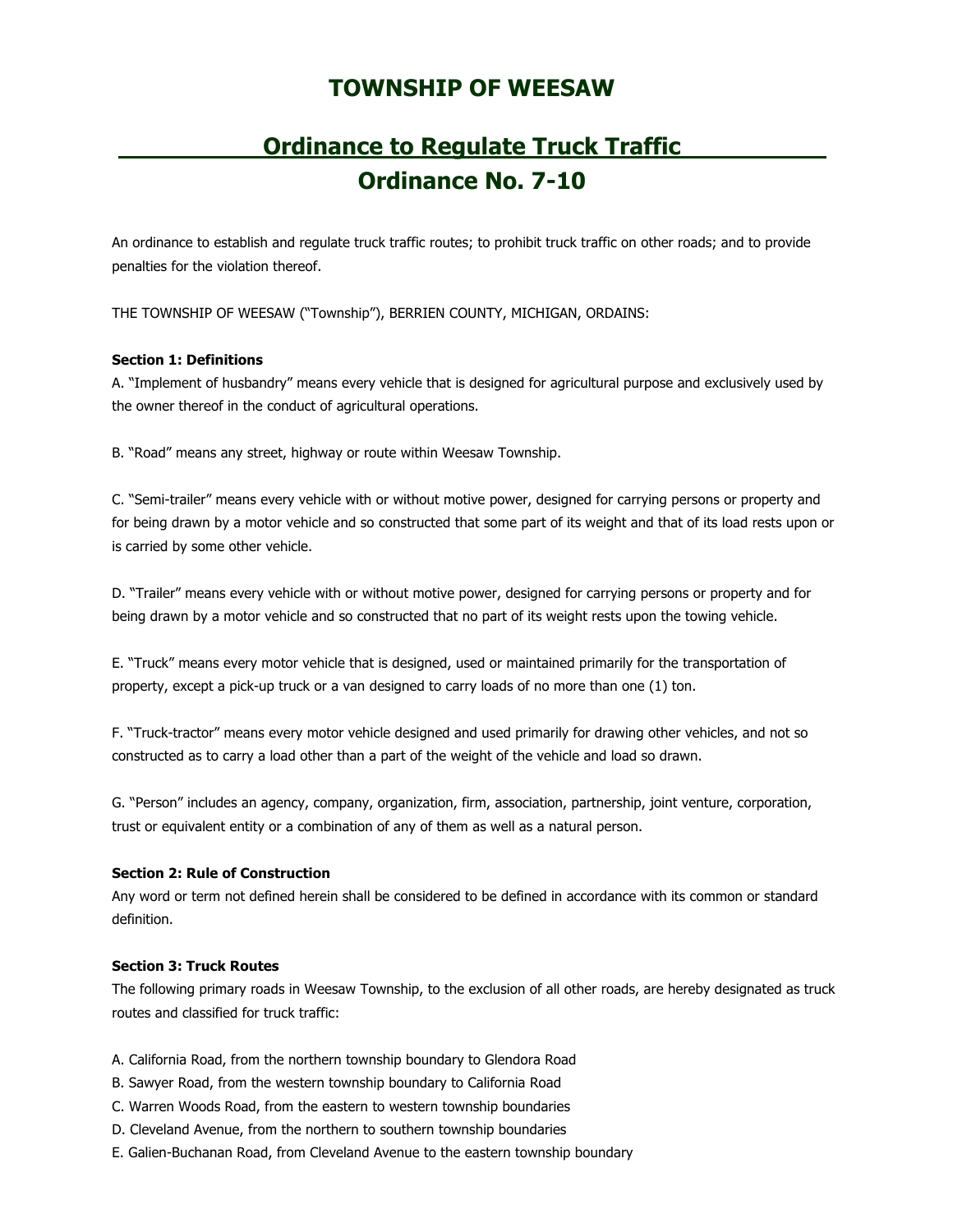- F. Hills Road, from the northern township boundary to Glendora Road
- G. Mill Road, from Glendora to Kruger Road
- H. Browntown Road, from the western township boundary to Cleveland Avenue
- I. Kruger Road, from the western township boundary to Pardee Road
- J. Glendora Road, from California Road to the eastern township boundary

#### **Section 4: Prohibition Against Travel on Other than Truck Routes**

Except as expressly permitted under this ordinance, no person shall operate a truck or truck-tractor and semi-trailer or truck-tractor and trailer combination, or truck and trailer combination in Weesaw Township on any road other than a designated truck route.

#### **Section 5: Exemptions**

The truck route limitations prescribed in this ordinance shall not apply to:

A. Fire trucks or other emergency vehicles or vehicle on emergency business involved in the saving of life or property, or

B. Implements and vehicles of husbandry incidentally moved upon a road, or

C. Road repair, construction or maintenance vehicles while involved in the repair, construction or maintenance of roads within the Township, or

D. Garbage service vehicles while involved in the provision of services to residents of the Township.

## **Section 6: Pick-Ups, Deliveries, Service Calls**

A vehicle that would otherwise be restricted to truck routes and which is being used to make pick-ups, deliveries or service calls in the Township on roads other than designated truck routes shall restrict its travel to a minimum and shall not be driven or moved on other than truck routes except when being used to make pick-ups, deliveries or service calls within the Township. Said vehicle shall be driven in such a manner as to leave a permitted truck route and proceed to its destination or destinations in the Township by the most direct route. Upon completion of the pickups, deliveries or service calls, the vehicle shall return to the nearest permitted truck route or leave the Township by the most direct route. This section shall not be interpreted as permitting a vehicle otherwise restricted to a truck route from entering or leaving the Township by other than a truck route.

#### **Section 7: Leaving or Returning to Home or Place of Business**

Nothing herein contained shall prevent a truck or truck-tractor and semi-trailer, or truck tractor and trailer combination, or truck and trailer combination from leaving or returning to its customary storage location at the owner or operator's personal residence, or a commercial or industrial location in the Township, provided the most direct route to and from a designated truck route is utilized.

#### **Section 8: Special Permits**

The Township Supervisor or, in the absence of the Township Supervisor, other duly-appointed Township Board of Trustees' member temporarily acting upon the Township Supervisor's behalf, shall have authority to grant a written permit in special cases that would otherwise be in violation of the provisions of this ordinance. Such permits, however, shall not be given for more than one round trip, and in no case shall a permit be valid for a longer period than ten (10) days from the date of issue. Said permit shall describe the vehicle, the time and dates of travel, and the route to be taken by the vehicle. The Township Board shall, by resolution, set a fee for special permits.